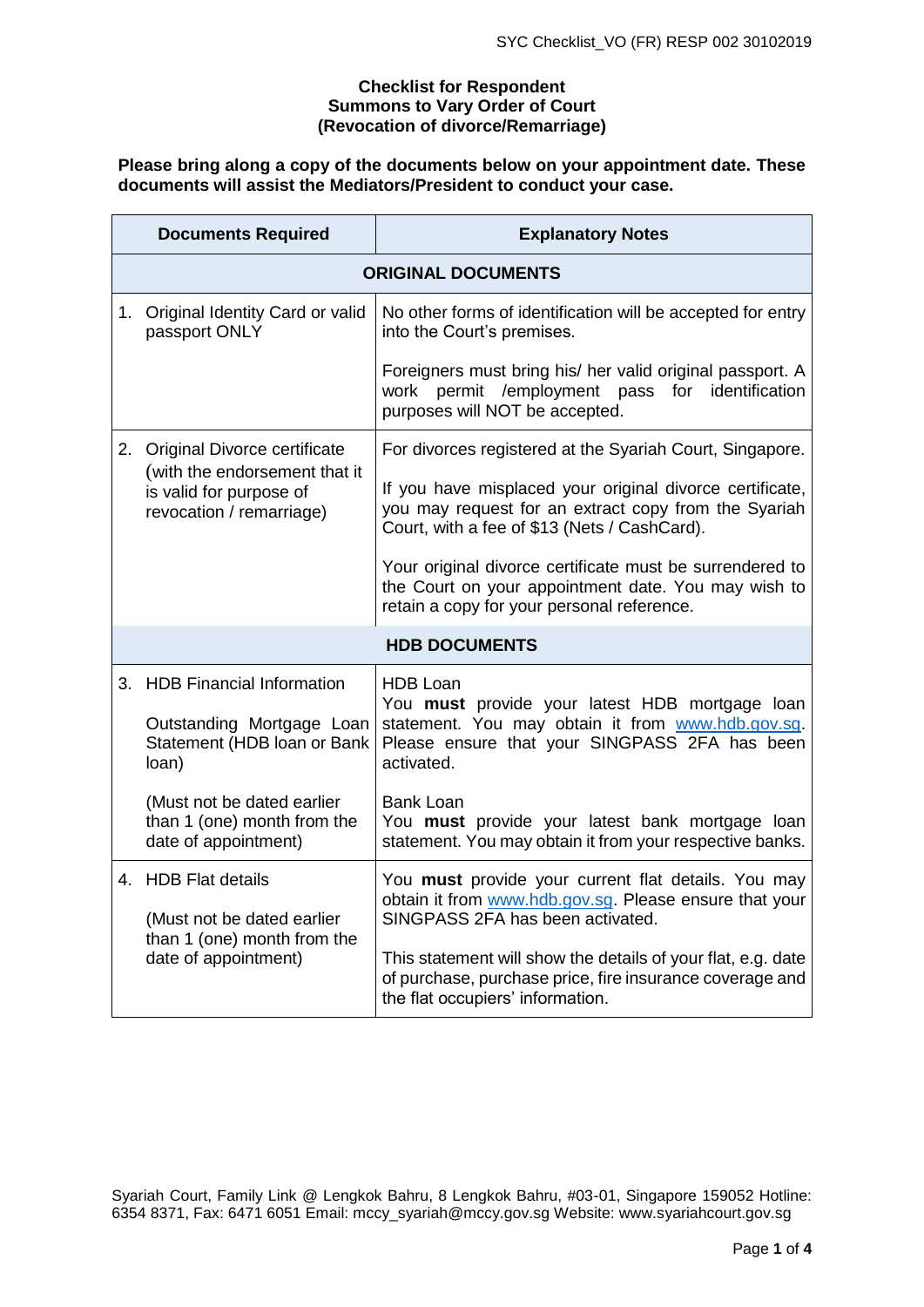## **Instructions to print HDB Statements**

#### **Relevant HDB Statement – outstanding loan statement and flat details**

- 1) Go to HDB Website [http://www.hdb.gov.sg](http://www.hdb.gov.sg/)
- 2) Click on "**My HDBPage**".
- 3) Click on "**Login via SingPass**".
- 4) Enter **SingPass ID** and **Password.**
- 5) Click on "**Get OTP**".
- 6) Check your **OTP** via **SMS** and key into the space provided and click "**Submit**".
- 7) Click on "**My Flat**" on the left column.
- 8) Click on "**Purchased Flat**".
- 9) Click on "**Financial Info**" on the left column and **print** page.

10) Click on "**Flat details**" on the left column and **print** page.

|                      | 5. Private Property Statement /<br>Information<br>(Applicable to private<br>property owners ONLY)                                | You must provide the title search for your private<br>obtain<br>You<br>property.<br>may<br>it<br>at<br>www.sla.gov.sg/MyProperty/#/home                                                                                                                                                                                                                                                                                                                                                                                                                                                                                                              |  |  |
|----------------------|----------------------------------------------------------------------------------------------------------------------------------|------------------------------------------------------------------------------------------------------------------------------------------------------------------------------------------------------------------------------------------------------------------------------------------------------------------------------------------------------------------------------------------------------------------------------------------------------------------------------------------------------------------------------------------------------------------------------------------------------------------------------------------------------|--|--|
| 6.                   | Outstanding Bank Mortgage<br>Loan Statement<br>(Must not be dated earlier<br>than 1 (one) month from the<br>date of appointment) | <b>Bank Loan</b><br>You must provide your latest bank mortgage loan<br>statement. You may obtain it from your respective banks.                                                                                                                                                                                                                                                                                                                                                                                                                                                                                                                      |  |  |
| <b>CPF DOCUMENTS</b> |                                                                                                                                  |                                                                                                                                                                                                                                                                                                                                                                                                                                                                                                                                                                                                                                                      |  |  |
|                      | 7. CPF Statements<br>(Must not be dated earlier<br>than 1 (one) month from the<br>date of the appointment)                       | Relevant CPF statements which show, minimally, the<br>account balances in the Ordinary, Special, Medisave,<br>Retirement and Investment accounts (for all) and the<br>public housing withdrawal details (for HDB flats) or the<br>private properties withdrawal details<br>(for<br>private<br>properties).<br>You must provide your latest CPF statement. You may<br>obtain it from www.cpf.gov.sg. Please ensure that your<br>SINGPASS 2FA has been activated.<br>The CPF statement must not be dated earlier than 1<br>(one) month from the date of your appointment. A CPF<br>statement that is older than 1 (one) month will not be<br>accepted. |  |  |

Syariah Court, Family Link @ Lengkok Bahru, 8 Lengkok Bahru, #03-01, Singapore 159052 Hotline: 6354 8371, Fax: 6471 6051 Email: [mccy\\_syariah@mccy.gov.sg](mailto:mccy_syariah@mccy.gov.sg) Website: www.syariahcourt.gov.sg

# **PRIVATE PROPERTY DOCUMENTS**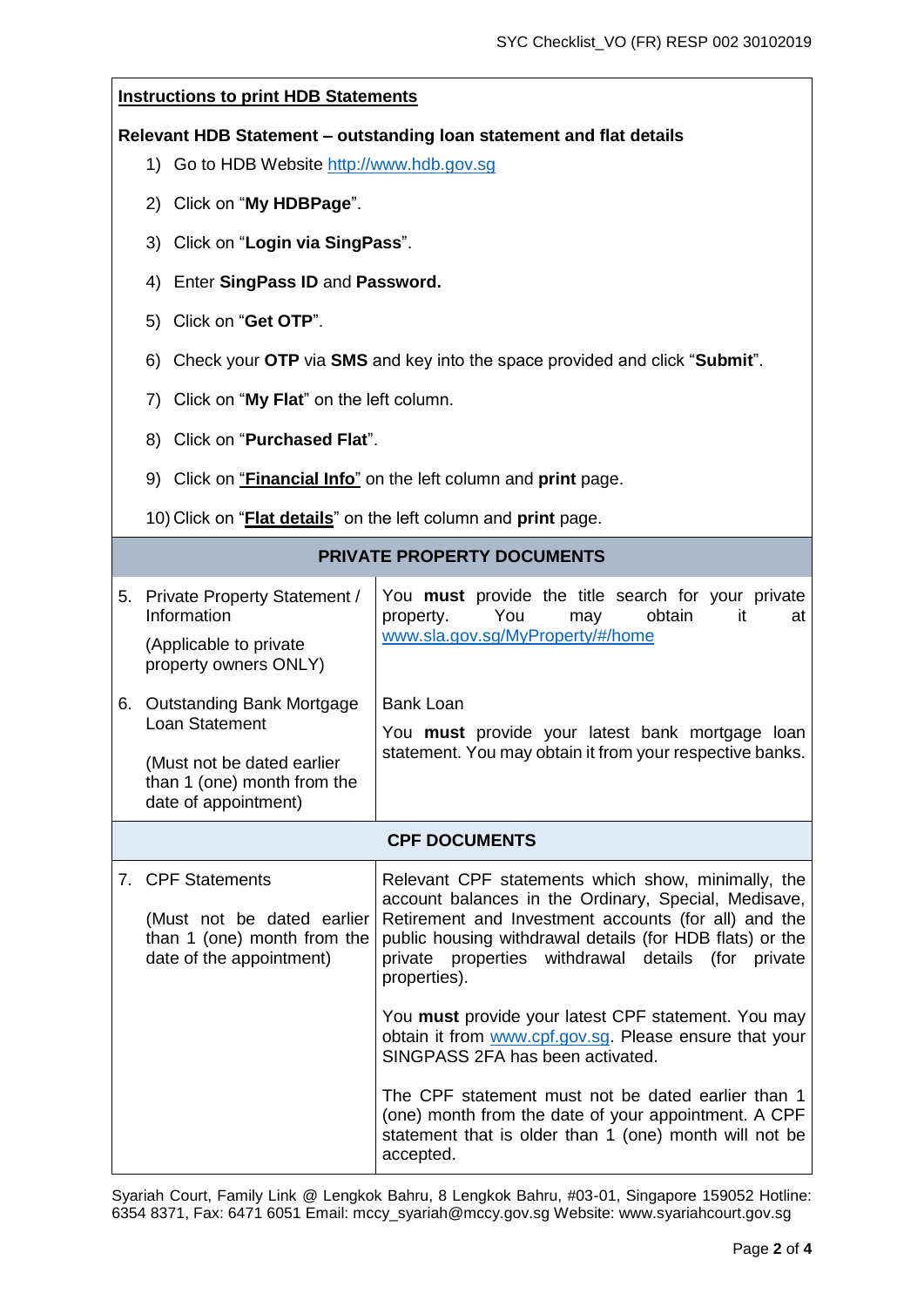| 8. | <b>Returned CPF Standard</b><br>Query                                           | In addition to the relevant CPF statement, if you are 55<br>years old and above, you are required to provide the<br>returned CPF Standard Query which show, amongst                                          |
|----|---------------------------------------------------------------------------------|--------------------------------------------------------------------------------------------------------------------------------------------------------------------------------------------------------------|
|    | (Only for a CPF Member aged<br>55 and above who owns a<br>matrimonial property) | other things, whether there is any amount which you<br>must set aside or top up into your CPF Retirement<br>Account when you sell, transfer or otherwise dispose of<br>your HDB flat and if yes, the amount. |
|    |                                                                                 | You<br>download<br>from<br>the<br>form<br>may<br>www.syariahcourt.gov.sg. Please refer below for further<br>instructions on how to serve the CPF Standard Query on<br>the CPF Board.                         |
|    |                                                                                 | The written reply and cover letter/email from the CPF<br><b>Board</b> must be provided at the appointment. The CPF<br>Board may take up to 1 month to give the written reply.                                |

## **Instructions to print CPF statements**

**Relevant CPF Statements - Ordinary, Special, Medisave, Retirement and Investment accounts (for all) and the public housing withdrawal details (for HDB Flat Owners only)**

- 1) Go to CPF Website [http://www.cpf.gov.sg](http://www.cpf.gov.sg/)
- 2) Click on "**Login Here**".
- 3) Click on "**Login via SingPass**".
- 4) Enter **SingPass ID** and **Password.**
- 5) Click on "**Get OTP**".
- 6) Check your **OTP** via **SMS** and key into the space provided and click "**Submit**".
- 7) Click on "**My Statement**".
- 8) Click on Printer icon
- 9) Go to the bottom of the page and click on "**Print".**
- 10) Click on "**My Statement**" on the left column.
- 11) Click on **Section C** "**Property**".
- 12) Click on "**View My Public Housing Withdrawal Details**".
- 13) Click on Printer icon
- 14) Go to the bottom of the page and click on "**Print".**
- 15) Click on "**Investments**".
- 16) Click on Printer icon
- 17) Go to the bottom of the page and click on "**Print".**